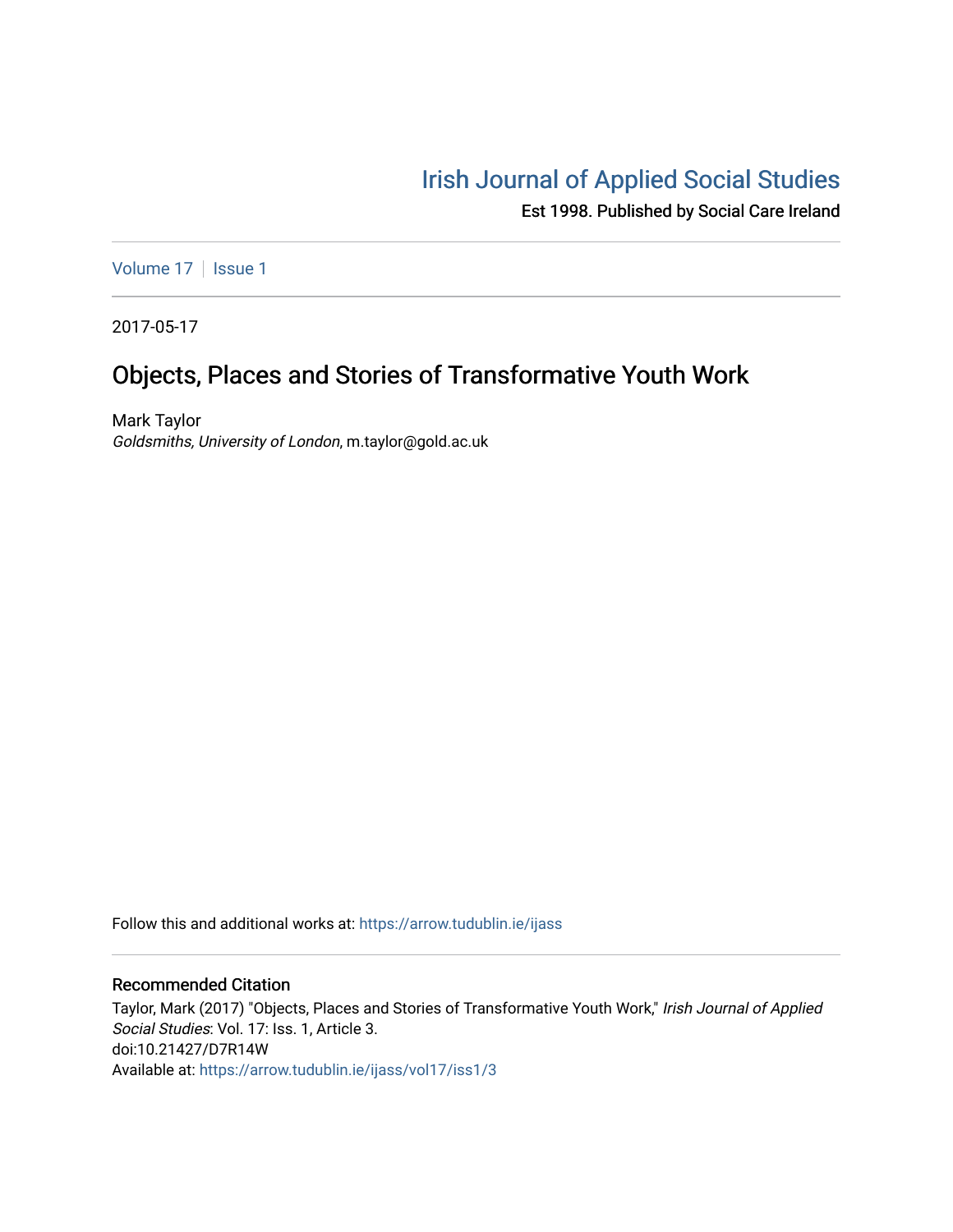## Objects, Places and Stories of Transformative Youth Work

## Cover Page Footnote

This article was generated from research conducted with former service users of a youth project in North-West Ireland. I want to thank Pat Forde and especially Caroline Costello from North Connaught Youth and Community Services for facilitating access to these young people. I want also to thank the young people who gave up their time to be interviewed. The research was undertaken for the HEI Inter-Professional module - co-created by marginalised youth, practitioners and students (project acronym HIP). EU Project Action: ACTION ERASMUS MULTILATERAL PROJECTS; Project number 540613-LLP-1-2013-1-DK-ERASMUS-EQR, 2013-2016. For further information see http://hip.via.dk/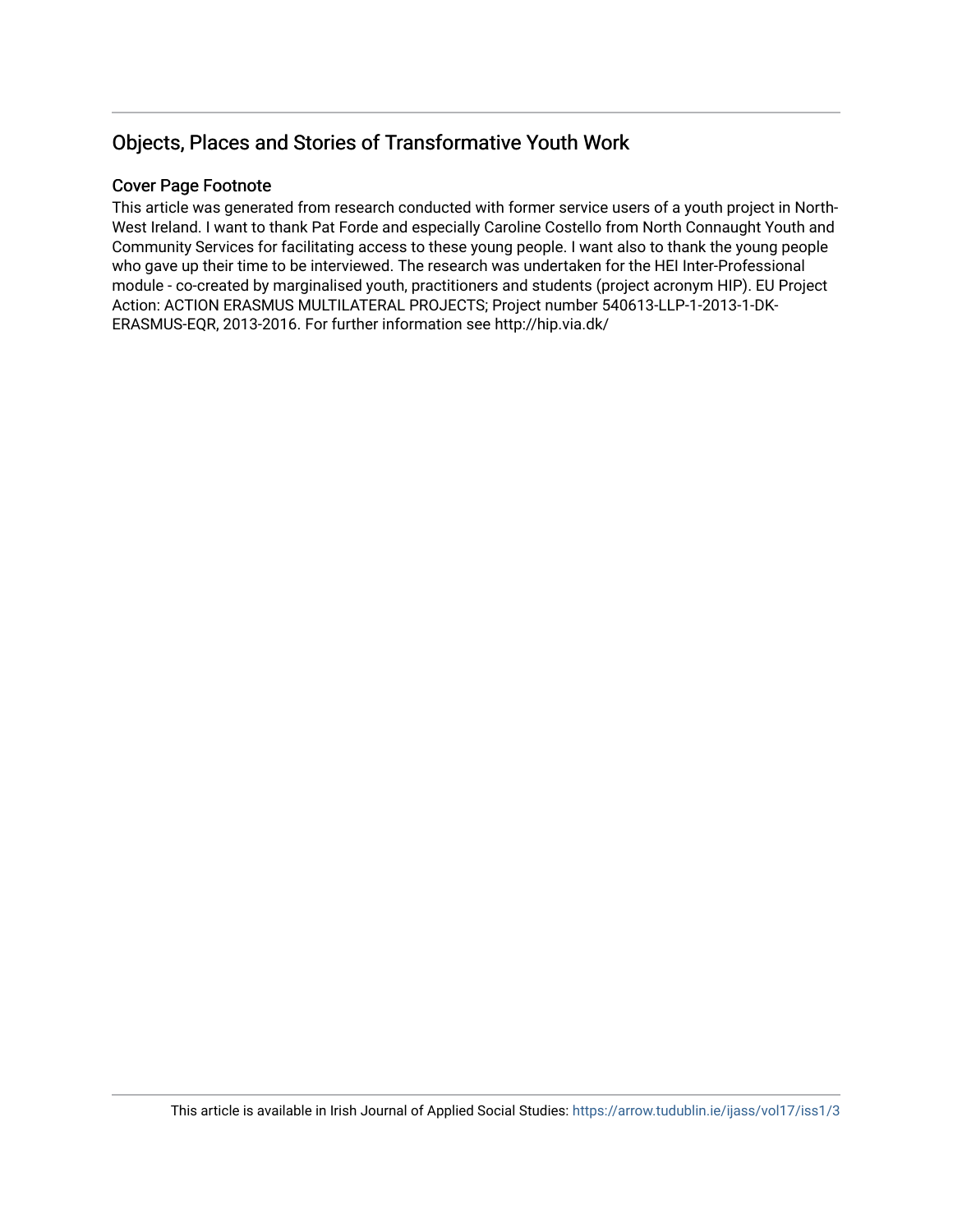## **Objects, Places and Stories of Transformative Youth Work**

Mark Taylor, Goldsmiths, University of London m.taylor@gold.ac.uk

© Copyright Irish Journal of Applied Social Studies ISSN 1393-7022 Vol. 17(1), 2017, 17-27.

## **Abstract**

If researchers are sympathetic to the view that young people take an active part in creating their histories, they have to be vigilant to not only what young people say, but also to the resources they employ in constructing their narratives. This paper examines the implications of former participants of a youth work organisation unexpectedly employing objects on display in the organisation's meeting room to tell stories of transformative youth work encounters. These objects were pictures of young people receiving a civic award and candles co-created by young people and youth workers. The paper explores the practical and symbolic functions of these objects in the lives of young people. The paper also considers how a meeting room changes its meaning as a result of youth workers displaying objects linked with young people. Specifically, the meeting room may become a kind of liminal place where young people can reflect on their past, present and future lives. The paper concludes by reflecting on the implications for youth work practice arising from former participants of a youth work programme investing objects on display in a youth work agency's meeting room with symbolic significance.

\_\_\_\_\_\_\_\_\_\_\_\_\_\_\_\_\_\_\_\_\_\_\_\_\_\_\_\_\_\_\_\_\_\_\_\_\_\_\_\_\_\_\_\_\_\_\_\_\_\_\_\_\_\_\_\_\_\_\_\_\_\_\_\_\_\_\_\_\_\_\_\_\_\_\_\_\_\_\_\_\_\_\_\_\_\_\_\_\_\_

This article was generated from research conducted with former service users of a youth project in North-West Ireland. I want to thank Pat Forde and especially Caroline Costello from North Connaught Youth and Community Services for facilitating access to these young people. I want also to thank the young people who gave up their time to be interviewed.

**Key words:** Objects, places, youth work, storytelling.

## **Introduction**

 $\overline{a}$ 

We live in a time which priorities the accumulation of evidence-based knowledge to deliver effective youth work practices. In gathering evidence of "what works" from a young person's perspective, we value research designs that appear structured and scientific. However, alternative discourses (e.g. In Defence of Youth Work Campaign (2009)) have emerged to challenge supposedly neutral monitoring approaches which attempt to measure the benefits of youth work practice. New methodologies have unfolded to present other types of evidence. For example, The *In Defence of Youth Work Campaign* has promoted the benefits of story-telling to highlight more personal and context-related evidence, foregrounding the experiences, voices and reflections of young people in youth work.

In this paper I suggest that young people can use interview spaces in unanticipated and creative ways to tell stories of transformative youth work encounters. Drawing on research<sup>1</sup> conducted in North-West Ireland, this paper reflects on how young people utilised objects on display in an interview room, in unforeseen and illuminating ways, to tell stories of transformative

<sup>&</sup>lt;sup>1</sup> HEI Inter-Professional module - co-created by marginalised youth, practitioners and students (project acronym HIP) EU Project Action: ACTION ERASMUS MULTILATERAL PROJECTS; Project number 540613-LLP-1- 2013-1-DK-ERASMUS-EQR, 2013-2016. For further information see [http://hip.via.dk/](https://outlook.office.com/owa/redir.aspx?REF=GBvV8ldgL-s69hZKqqe8qdW2tEzUnDXxLiGxbe04zni8TxPKTEDUCAFodHRwOi8vaGlwLnZpYS5kay8.)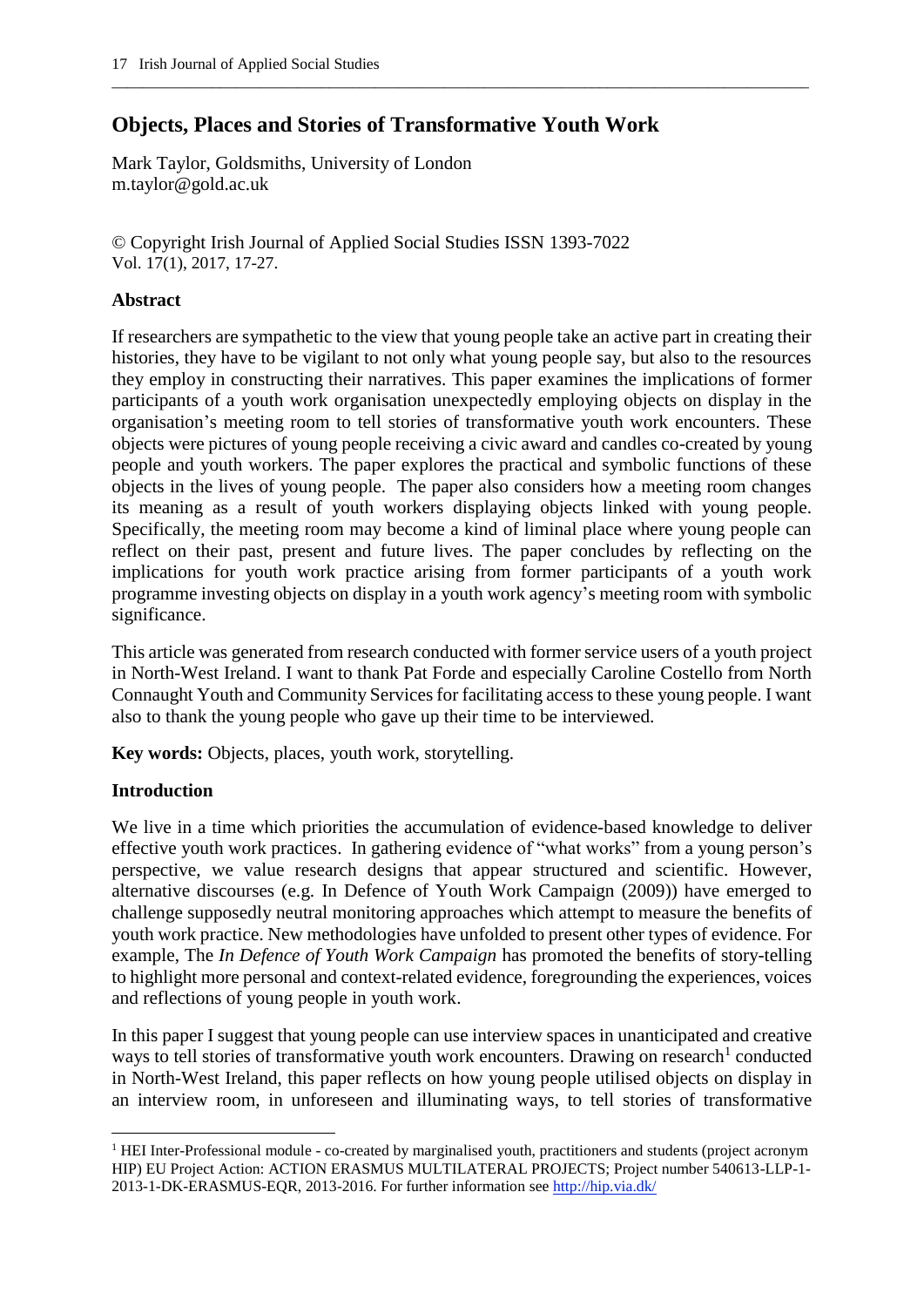interactions with youth workers. Moreover, the presence of these objects in a room can shape the meanings that young people associate with a social space, reminding us that youth workers can play an active role in shaping these representations to emerge.

\_\_\_\_\_\_\_\_\_\_\_\_\_\_\_\_\_\_\_\_\_\_\_\_\_\_\_\_\_\_\_\_\_\_\_\_\_\_\_\_\_\_\_\_\_\_\_\_\_\_\_\_\_\_\_\_\_\_\_\_\_\_\_\_\_\_\_\_\_\_\_\_\_\_\_\_\_\_\_\_\_\_

The first aim of this paper is to explore how two young people unexpectedly employed objects in an agency meeting room to construct stories of positive youth work experiences. If we are sympathetic to the view that people take an active part in creating their histories, we have to be vigilant to not only what young people tell us, but also to the resources they employ in constructing their narratives. In this paper, I present how two young people employed candles and a picture of an awards ceremony to tell their stories of transformative youth work encounters. I reflect on the practical and symbolic properties associated with these objects. The second aim of this paper is to reflect on how the presence of objects in a meeting room can lead to this space becoming a significant and meaningful place for young people, opening up a range of associations and possibilities for them. Youth workers can shape a physical space such as a meeting room to evoke memories that young people can connect to their current and possible future lives. A meeting room, therefore, is not just a meeting room.

## **Places and Objects in Youth Work Practice**

We treasure relationships in youth work, but perhaps overlook the environment in which these relationships occur. We can take for granted the "place" where youth work is enacted, as social interactions must take place somewhere: "a surface where things just happen" (Agnew, 2011, p.317). However, the emergence of a "humanistic" turn in geography (Cresswell, 2009; Warf & Arias, 2009) reminds us of the material quality of a place, in which its meaning both shapes and is shaped by our spatial practices. Places are no longer viewed just as sites where humans perform, but as the catalysts and products of social action, in which humans are provided "a sensory experience that can both orientate and alienate" (Luhman & Cunliffe, 2013, p.135).

The materiality of a youth work organisation may be influenced by factors beyond and within the youth worker's domain. On the one hand, budgetary and regulatory factors - issues outside the purvey of the youth worker - may determine the physical location in which youth work takes place and influence phenomenological responses and professional practices. For example, all things being equal, it would not be surprising if the absence of natural light in a youth work setting influenced the nature of activities undertaken by youth workers and young people. On the other hand, youth workers can galvanise their agency. They can mediate a sense of place by positioning objects related to participants in certain ways. As O'Toole and Were (2008, p.618) suggest, a "place is the nexus of things and spaces within a given boundary, and has imputed values and interpretations". They suggest that while material objects and places retain a functional purpose, they also create and communicate meaning. According to O'Toole and Were (2008, p.619), objects in a place generate meanings based on culture, function and power. Gibson (1979) suggests that particular objects and subjects relate with and influence one another, and that "what we see when we look at objects are their affordance" (Gibson, 1979, p.134). More systemically, places can also be seen as emerging from "a complex web of ongoing material, social and discursive relations and forms of practice, which in turn can be seen to form part of the production of experiences and the active composition of subjectivity" (McGrath & Reavey, 2013, p.125).

## **Methodology**

North Connaught Youth & Community Services Limited (NCYCS), a youth service provider in North-West Ireland, facilitated access to former participants to elicit their stories of youth work experiences. A number of factors influenced respondent sampling. It was decided to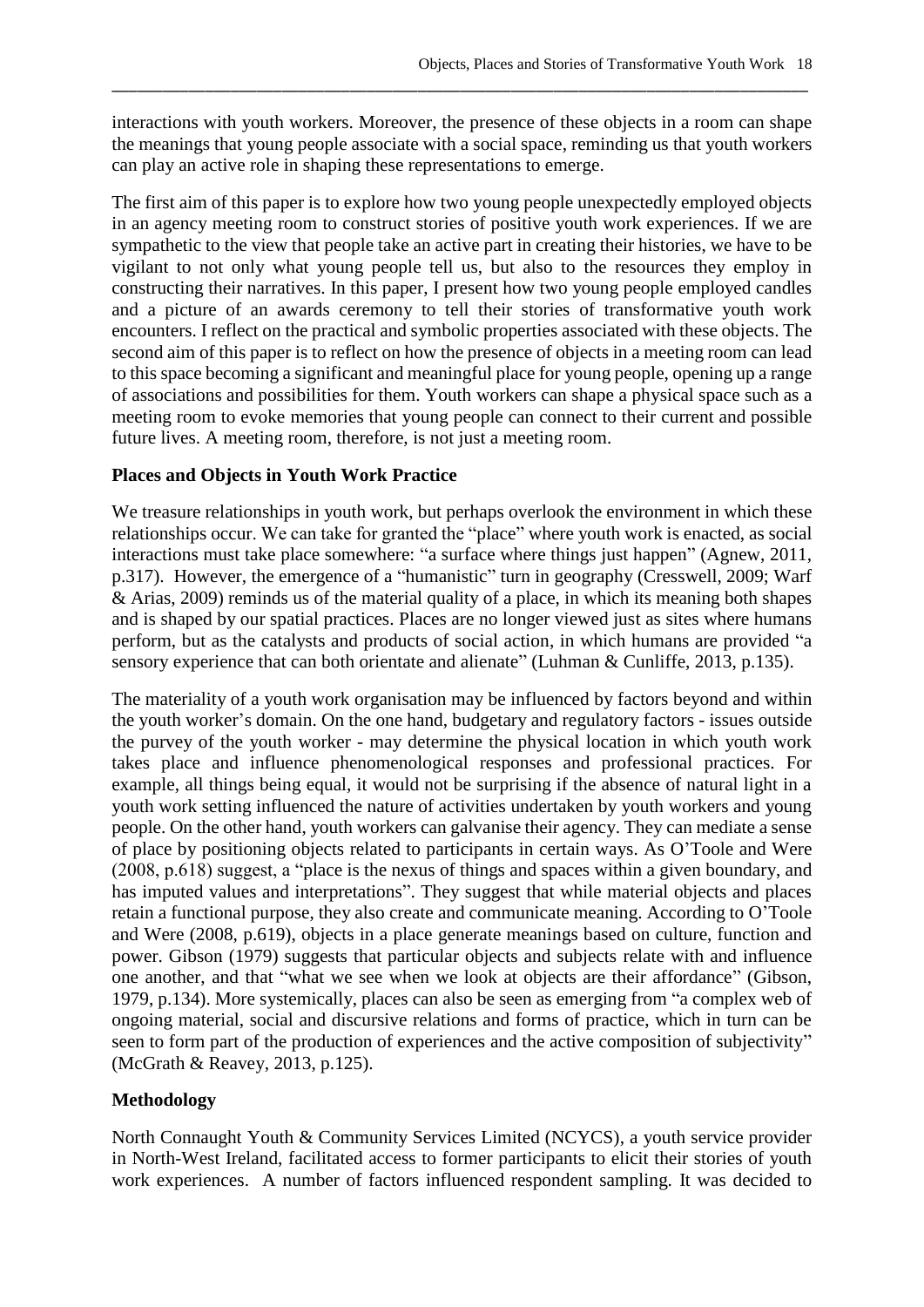focus on interviewing former rather than current participants for two reasons. First, the research had to be conducted within a relatively short time period, so it was decided not to interview young people less than 18 years old to reduce the risk of time slippage which might arise from negotiating permission to interview minors. Second, it was felt that former participants could offer a more considered perspective of their experiences, as they would have had some time to reflect on the contribution of a youth service and youth workers to their lives. Two other issues influenced sampling considerations. First, it was deemed important to interview young people younger than 23 years to ensure that memories of youth work were relatively fresh in their minds. Second, it was also deemed important to interview young people who had participated in a youth work programme with the agency for at least a year. Receiving a service for at least 12 months would enable young people to reflect on a range of experiences with the youth work agency.

\_\_\_\_\_\_\_\_\_\_\_\_\_\_\_\_\_\_\_\_\_\_\_\_\_\_\_\_\_\_\_\_\_\_\_\_\_\_\_\_\_\_\_\_\_\_\_\_\_\_\_\_\_\_\_\_\_\_\_\_\_\_\_\_\_\_\_\_\_\_\_\_\_\_\_\_\_\_\_\_\_\_\_\_\_\_\_\_\_\_

Ethical permission for conducting this research was sought and received from the Research Office, IT Sligo. A research participation information document and consent form was supplied to prospective participants. As North-West Ireland is thinly populated but has strong social networks, extra care was given to protecting the anonymity of respondents. In addition to using pseudonyms to report findings, slightly altered versions of people"s stories were generated by changing traits such as gender, age, ethnic background and town land to eliminate the risk of identification.

NCYCS facilitated access to 12 former participants for the research project. Interviews took place in 2015, in a number of urban and rural locations in North-West Ireland. Participation in the research was undertaken on an entirely voluntary basis, with no offer of incentives. Former participants were also reassured that research was being conducted independently of the organisation, thereby reducing potential for conflicts of interest or partiality. I used a topic guide to structure the interviews. Interviews were audio-recorded and transcribed. Stories were analysed by drawing on a number of narrative inquiry approaches (e.g. structure, themes, and interactions or positioning (see Esin, 2011, p.98)). This paper draws on interviews with two respondents, which took place on the NCYCS premises in Sligo Town. The respondents had been in receipt of service provided by Youth Action Project Sligo [YAPS], a police diversion youth project, administered by NCYCS.

On reflection, greater attention should have been given to considering the research interview space, as respondents utilised objects from this environment to tell their stories of transformative encounters. The significant of these objects for respondents was unbeknown to me before the interviews commenced. Yet as Sanders says, "every artefact tells a story" containing both emotional and cognitive dimensions (Sanders, 2002, p.6). O'Toole and Were (2008, p.619) suggest that place and material objects taken together can illuminate situated social actions and are the result of these actions. Consequently, if this is the case, the qualitative researcher needs to be sensitive to the place in which she conducts interviews. Gagnon et al. (2015, p.204) note that researcher-respondent interactions are located, negotiated and experienced in specific spaces, suggesting that "place becomes an active element in its own right in the interview process".

## **Findings**

## *Objects and Stories of Transformation in Young People"s Lives*

The research aimed to evoke young people"s accounts of their experiences of supportive youth work interventions. I interviewed Mary and Gemina in a meeting room on the premises of a youth work agency. Mary and Gemina, best friends since primary school, now in their early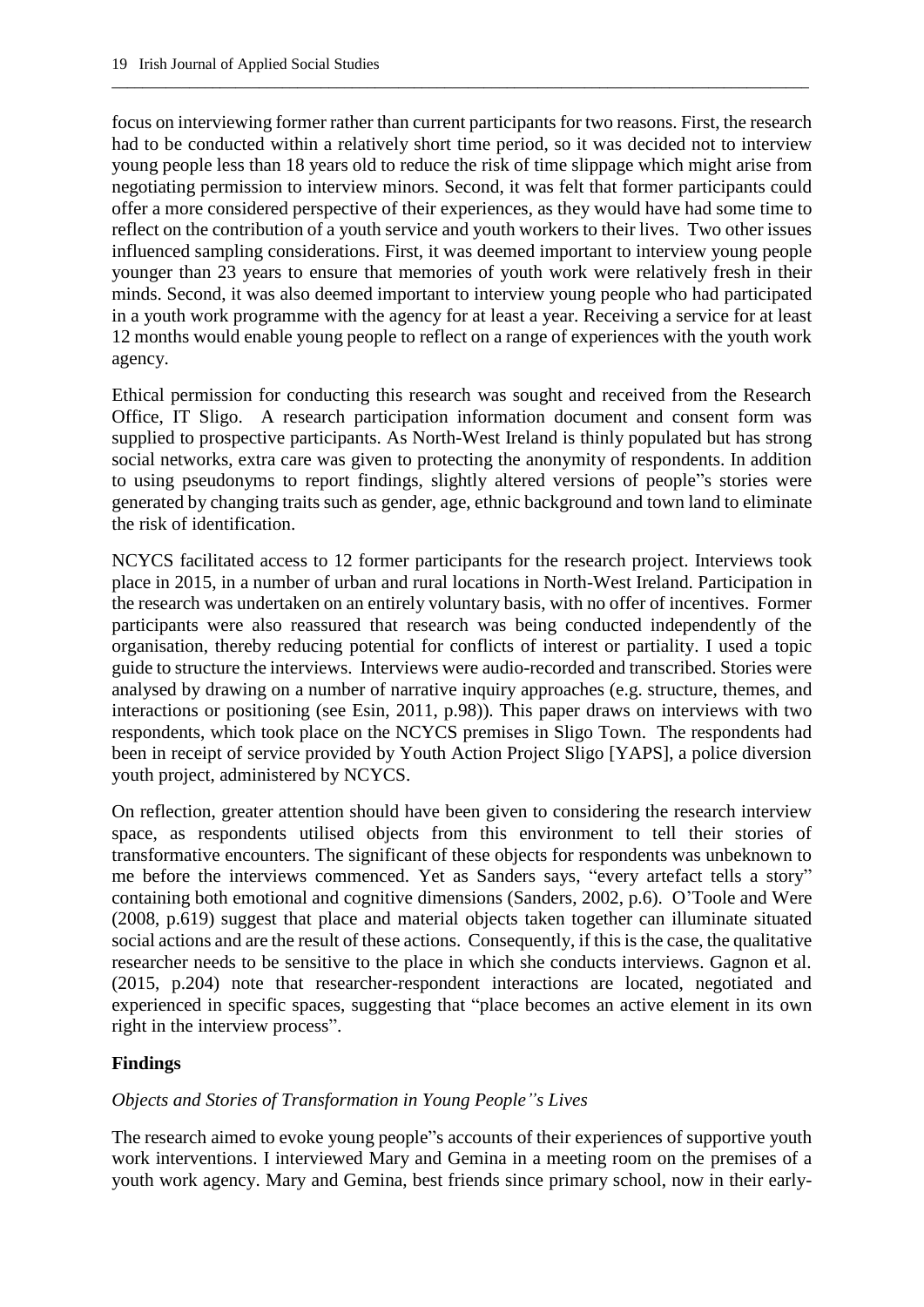20s, came to the attention of the Garda Síochána [Irish Police Service] in 2012 for shoplifting, which in turn led to a referral to the Youth Action Project Sligo [YAPS], a police diversion youth project.

\_\_\_\_\_\_\_\_\_\_\_\_\_\_\_\_\_\_\_\_\_\_\_\_\_\_\_\_\_\_\_\_\_\_\_\_\_\_\_\_\_\_\_\_\_\_\_\_\_\_\_\_\_\_\_\_\_\_\_\_\_\_\_\_\_\_\_\_\_\_\_\_\_\_\_\_\_\_\_\_\_\_

Responding to a question concerning how YAPs had helped her, Mary replied

The thing we learnt here, things we did most every time we came in here, helped me, helped us so much like. We enjoyed it. It was - to enjoy like - to come back next time, and you can see we got an award…

At the same time she said this, Mary pointed to a picture of an awards ceremony. She then introduced a story about how she and Gemina had received a community award from the police service for making candles, telling me

We made a candle for the Christmas, three or four candles and we gave it to a charity, St Vincent de Paul, for old people, to have a real Christmas, because Christmas is a time for people to enjoy, we made something for charity and we got an award for that from the Gardaí [police service]… And you"re still going to remember that you know. Every time I share that story with my friend actually I do tell them I had an award, what do you have? I have an award from the Guards, you know, even they think like, oh the Guards doesn"t like you, whatever but they care, they Guards give me that, there"s a picture taken with the Guards beside me, you know.

Later on in the interview, Mary returns to this topic, triggering her and Gemina to speak over one another.

Gemina: Actually that was the best. That"s my memory in this place. In my life, I"m going to remember that till I die like.

Interviewer: It sounds a really obvious question, but why?

Gemina: One of the best things I ever done, you know, one of the best things.

Mary: Because it was at Christmas and we thought no, Christmas is a happy time. Christmas is when Mums and Dads, everyone sits together, have fun and there was this community () of Vincent de Paul - old people and they had nothing to do around Christmas, family might come and visit them like, come and go. We said no, we would give them something to remember. So we built small wood [candle base] and kind of wrapped it.

Gemina: We didn"t give them money, this was a small act – like make them remember everything like, give them something to remember…make them remember everything () before they die-, oh yeah, I remember them two, they give us this, they give us that. I want people to remember me in a good way, you know.

The presence of objects in the interview room enabled Mary and Gemina to construct *their*  stories of youth work experiences and to tell how these experiences affected them. The presence of an object can symbolise "something much greater than itself, and which calls for the association of certain conscious or unconscious ideas in order for it to be endowed with its full meaning and significance" (Morgan et al., 1983, p.5). Candles, for example, served a number of functions in their stories. Candles represent the material realisation of a series of decisions and actions by young people. Candles also signify the outcome of learning; they embody the fruits of collaborative practices between young people and youth workers. In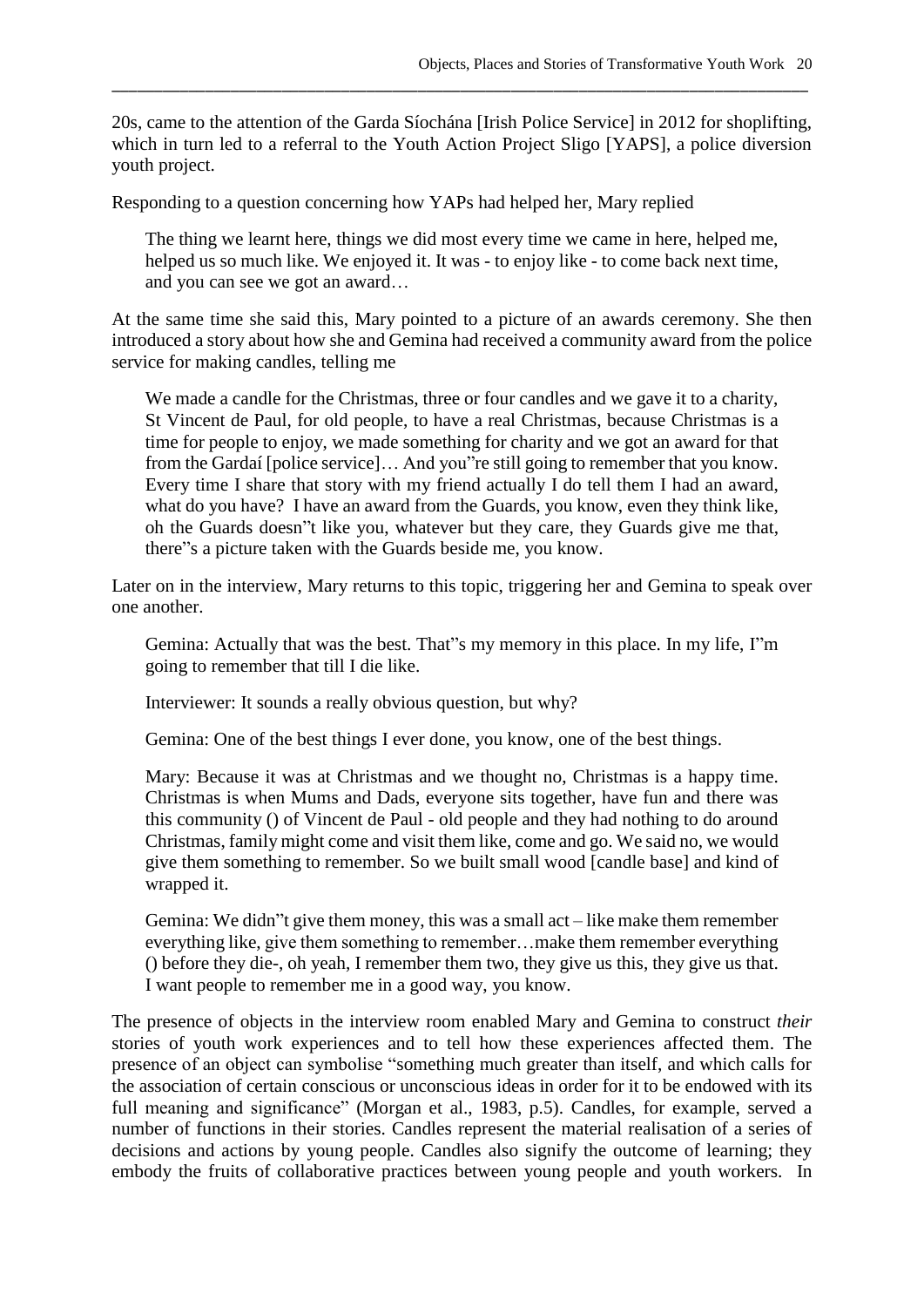hindsight, a closer line of questioning may have unpacked the candle production journey; at the same time, the production of candles testify to Mary and Gemina being supported by youth work professionals to learn new skills to successfully plan and complete a project over a number of weeks.

\_\_\_\_\_\_\_\_\_\_\_\_\_\_\_\_\_\_\_\_\_\_\_\_\_\_\_\_\_\_\_\_\_\_\_\_\_\_\_\_\_\_\_\_\_\_\_\_\_\_\_\_\_\_\_\_\_\_\_\_\_\_\_\_\_\_\_\_\_\_\_\_\_\_\_\_\_\_\_\_\_\_\_\_\_\_\_\_\_\_

Yet Mary and Gemina do not just highlight their involvement in producing candles; they utilise candles in their stories to construct and perform certain versions of themselves (Chase, 2015) in terms of relationships with others beyond the youth workspace. The presence of candles facilitates Mary and Gemina to tell stories about their moral and social development. By employing candles in their stories in a certain way, Mary and Gemina used language as a symbol system to organise their reflections (Drummond, 2000, p.257). Choosing to tell stories of using candles in certain ways enables them to locate themselves against constructions of less morally evolved individuals (i.e. earlier versions of themselves; relatives of older people). Gemina, for example, does not value relatives who make fleeting Christmas visits to other older relatives. She expresses her moral agency (i.e. "we said no") by saying this kind of relationship was not for her; instead Gemina would prefer to have an enduring relationship with older people, signified by giving them presents. But rather than giving them money, Gemina places a greater value on making and distributing objects – "a small act" - as objects have an enduring quality (e.g. "I want people to remember me in a good way…"). Yet these remarks may also suggest that giving is not an unconditional act: there is a reciprocal quality, in that Gemina believes that by giving, she will get something in return. Gemina"s and Mary"s justification for not giving money as a gift may perhaps be seen in a new light if we infer that they have very little money to give in the first place. According to Mauss (1927, 2000), in societies that lack money, social relations can be materialised through the exchange of gifts. Older people, by accepting these candles, are actually reciprocating. Gemina and Mary are receiving a form of elder blessing. They are being remembered "in a good way".

The photograph of an awards ceremony generated references to other forms of symbolism, particularly symbols associated with rituals and rites. Pointing to the photograph, Mary proudly highlighted an occasion when she and Gemina were photographed receiving a community award to acknowledge their kindness towards older people. The photograph showed Mary and Gemina standing alongside police officers and youth workers at a community event. Rites and rituals are important dimensions of the symbolic life of organisations (Drummond, 2000, p.264), and both Mary and Gemina welcome the ritual of receiving an award. Pettigrew (1979) suggests that rituals represent the dramatization of a myth and can be used to reinforce values and goals. The ritual of a prize-giving ceremony was a public event. It enabled Mary and Gemina to see that society appreciated their efforts to contribute to the community. By attending the awards ceremony and referring positively to it afterwards, two forms of rites can also be surmised. First, the prize-giving ceremony signals a rites of passage being successfully navigated. It acknowledges Mary and Gemina"s journey from one existence to another. The journey involves Mary and Gemina choosing new types of behaviours that the community respects. Second, there are rites of enhancement that aim to augment the status and social identities of individuals. By pointing to the photograph of the awards ceremony, Mary highlights a time and place where young people, youth workers and police officers stand with and not against one another. The awards ceremony both validates and contributes to the emerging social status of Mary and Gemina, in that it celebrates a new form of social engagement that Mary and Gemina have chosen to embrace.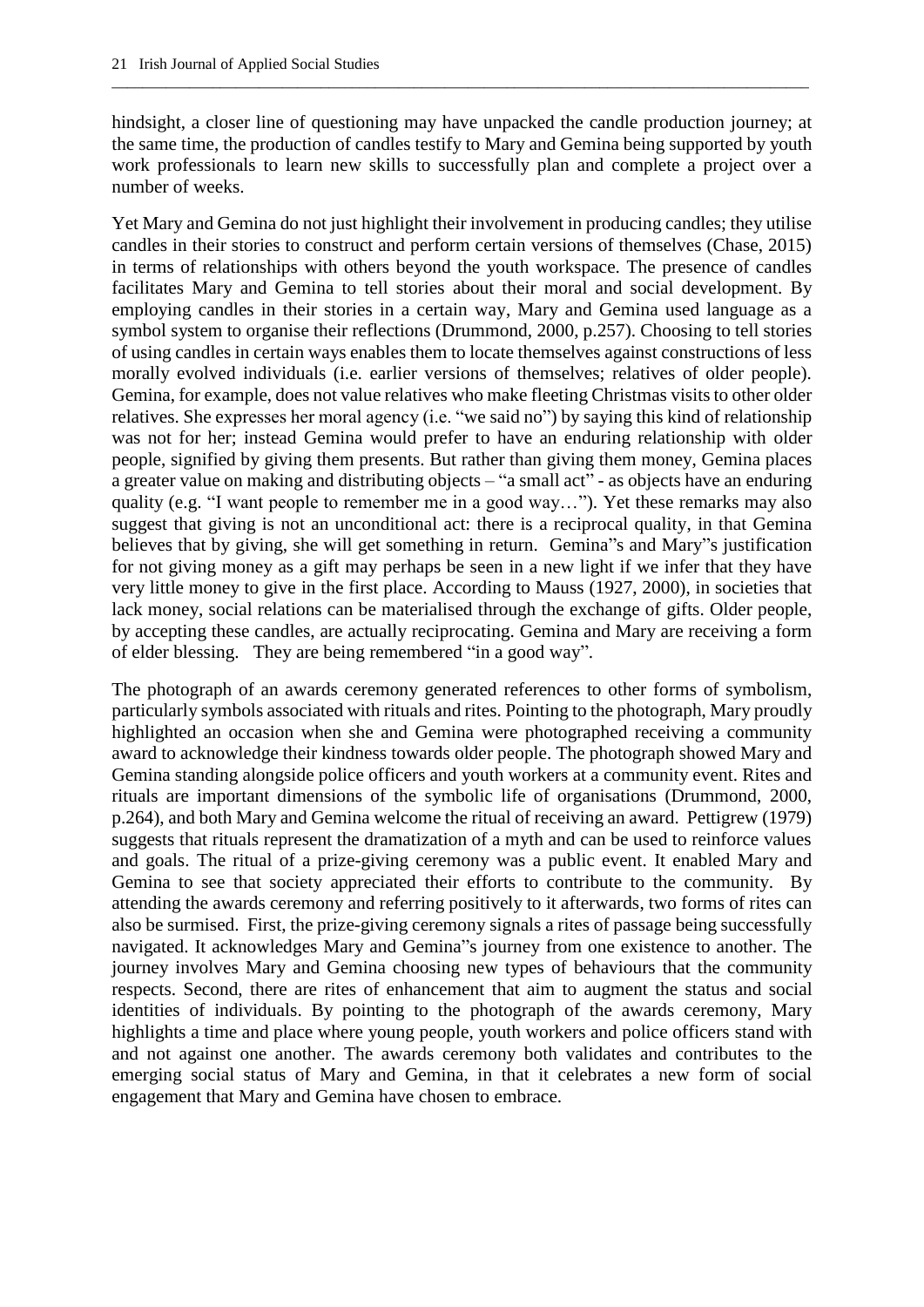#### **Objects, Places and Time Machines**

Thanks to their material presence, stability, and boundaries, places bear witness to the history of past inhabitants, support everyday relations between present inhabitants, and manifest the cultural references that connect the past to future projections.

\_\_\_\_\_\_\_\_\_\_\_\_\_\_\_\_\_\_\_\_\_\_\_\_\_\_\_\_\_\_\_\_\_\_\_\_\_\_\_\_\_\_\_\_\_\_\_\_\_\_\_\_\_\_\_\_\_\_\_\_\_\_\_\_\_\_\_\_\_\_\_\_\_\_\_\_\_\_\_\_\_\_

#### (Rampazi, 2016, p.361)

In this section I want to move beyond the micro-level of examining the role of objects in young people's stories of personal development to thinking about the contribution of objects in constituting a sense of place. I examine how the presence of particular objects in a meeting room generated a range of associations for young people, and consider the significance of this. The capacity for youth workers to develop relationships where young people feel valued and accepted is at the heart of youth work (Young, 2006). For youth work to be productive, Devlin & Gunning (2006) suggest that sufficient time is required to enable these types of relationships to form and develop. As creative activity sessions take time to complete, they not only provide a conduit to help establish trusting relationships. They also offer young people with opportunities to actively participate (Seebach, 2008) in the youth work environment and to develop new skills, learning and insights into their lives (NYA, 2011). Not surprisingly, material objects such as murals, paintings and pottery can be produced during these activities and may be invested by young people with significant meanings.

If places are the products of material practices (Massey, 2001, p.464), we can speculate about the effects of the presence of objects on display in a room, especially objects produced as a result of collaborative social practices between youth workers and young people. Sensitivity, therefore, to what a room may mean for young people becomes significant if the objects on display in that room represent or symbolise some aspect of a young person"s development. Certain objects can therefore amplify the significance of a place and open up new associations. I came to appreciate the significance of objects in a meeting room in a dramatic way.

I interviewed a number of former participants of a youth service on the agency's premises. The interviews took place in a windowless "meeting room", off the corridor on the ground floor of a building accommodating a number of voluntary sector organisations in Sligo Town. I had previously visited this room on a number of occasions, interacting with practice educators and social professional students to review practice placement learning. The room always appeared cluttered: display units holding knickknacks and trinkets, walls with old information posters next to filing cabinets on which sat more knickknacks and photographs. This was a room badly in a need of a skip. However, once respondents started pointing to certain objects in the room and weaving them into their stories, the windowless "meeting room" took on a different meaning. Instead of seeing junk, the objects became valuable, manifesting the investment of youth work time and effort, bearing witness to the fruits of collaborative encounters.

Not only did objects permit respondents to tell stories of their own psychosocial transformations, the presence of objects also changed the meaning of the space in which the interviews were being conducted. No longer was the space just an interview room; it was as if the shared understanding of the space had changed. Massey (2001, p.460) states that "places are spaces of social relations". She talks about her parents moving to a working class suburb outside Manchester, "their lives have taken it in, and made it, for over half a century. Both they and it, and their relationship to one another ("place" and "people"), have changed, adjusted, readjusted, over time" (Massey, 2001, p.460). Similarly, the relationship between young people and the room in which I interviewed them was not fixed. The presence of objects expanded the interview room"s meaning and its possibilities in a number of ways. Objects is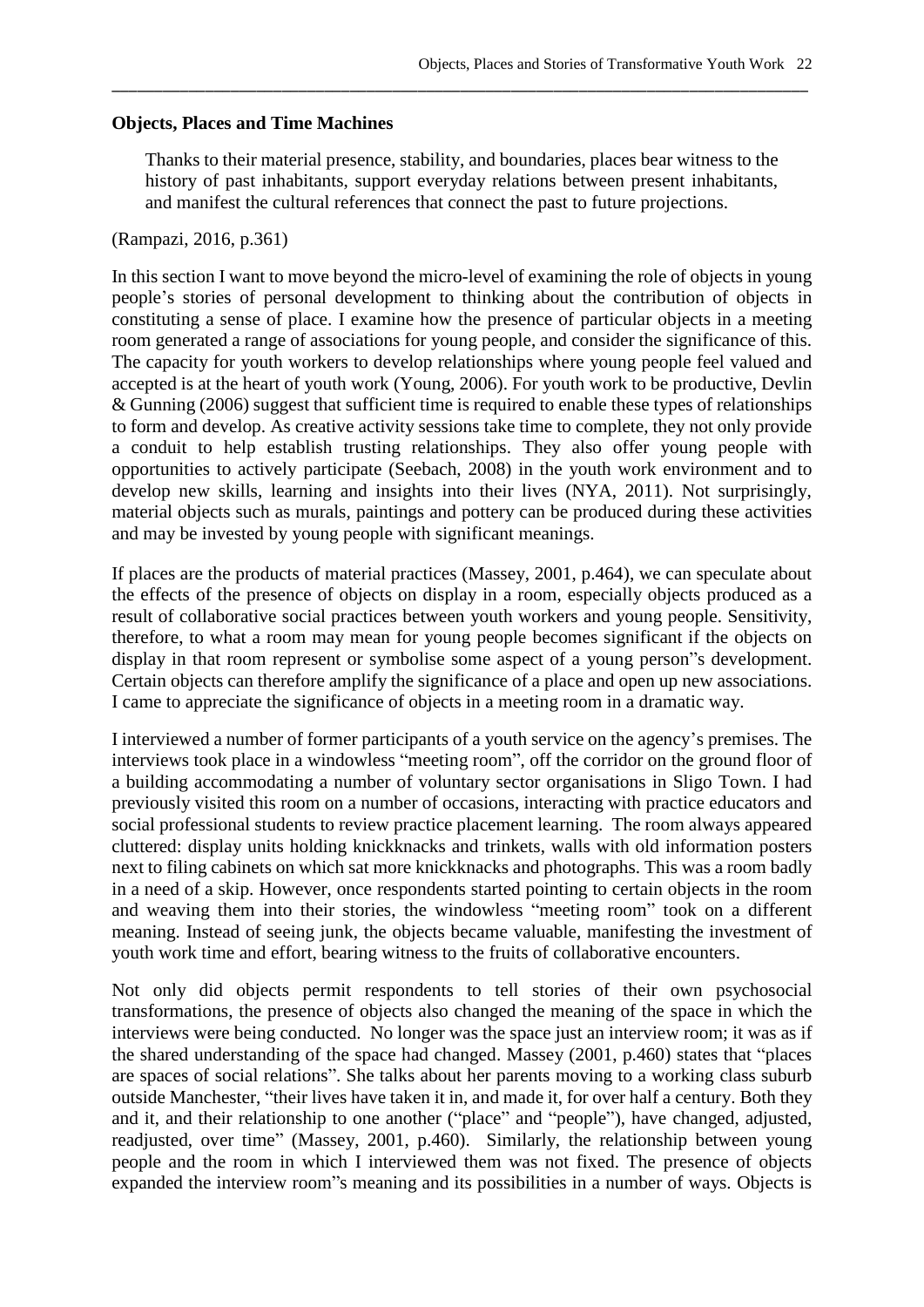the room "anchor time" (Tuan, 1977, p.187), but not in a frozen way. Rather objects generated "intersective" places in the sense that the past, present and future can come into view. Particular places such as the meeting room where I interviewed young people constitute a time portal for young people.

\_\_\_\_\_\_\_\_\_\_\_\_\_\_\_\_\_\_\_\_\_\_\_\_\_\_\_\_\_\_\_\_\_\_\_\_\_\_\_\_\_\_\_\_\_\_\_\_\_\_\_\_\_\_\_\_\_\_\_\_\_\_\_\_\_\_\_\_\_\_\_\_\_\_\_\_\_\_\_\_\_\_\_\_\_\_\_\_\_\_

Figure 1: Picture of "Interview Room"



Looking back, objects on display bear witness to the important role that youth workers played in the lives of young respondents and they are associated with moments of personal transformations. Certain objects point to specific times and locations when particular social practices took place. According to Orhan Pamuk (in Gee, 2016), "every object in our life corresponds to a moment". If we see particular objects in the meeting room as acts of creation and symbols representing the possibility of transformation, what the respondent is pointing to is a series of moments in her life. For Pamuk (in Gee, 2016), "the lines that connect objects create stories and the lines that connect moments create time". Mary and Gemina, for example, in their stories, connected productive, relational and celebratory moments linked to candles and pictures. The significance of these objects in their lives ensures that the room displaying them no longer functions just as a meeting room, or a production room or an interview room. For Pamuk it could also take on the character of a living museum, a place where "time is transformed into space" (Pamuk, in Gee (2016)) for former participants.

The room is alive because it bears witness to the existence of the past in the present. Mary and Gemina employed objects from the past to tell stories about transformative encounters where the effects of these encounters continue to resonate into their present lives. For the young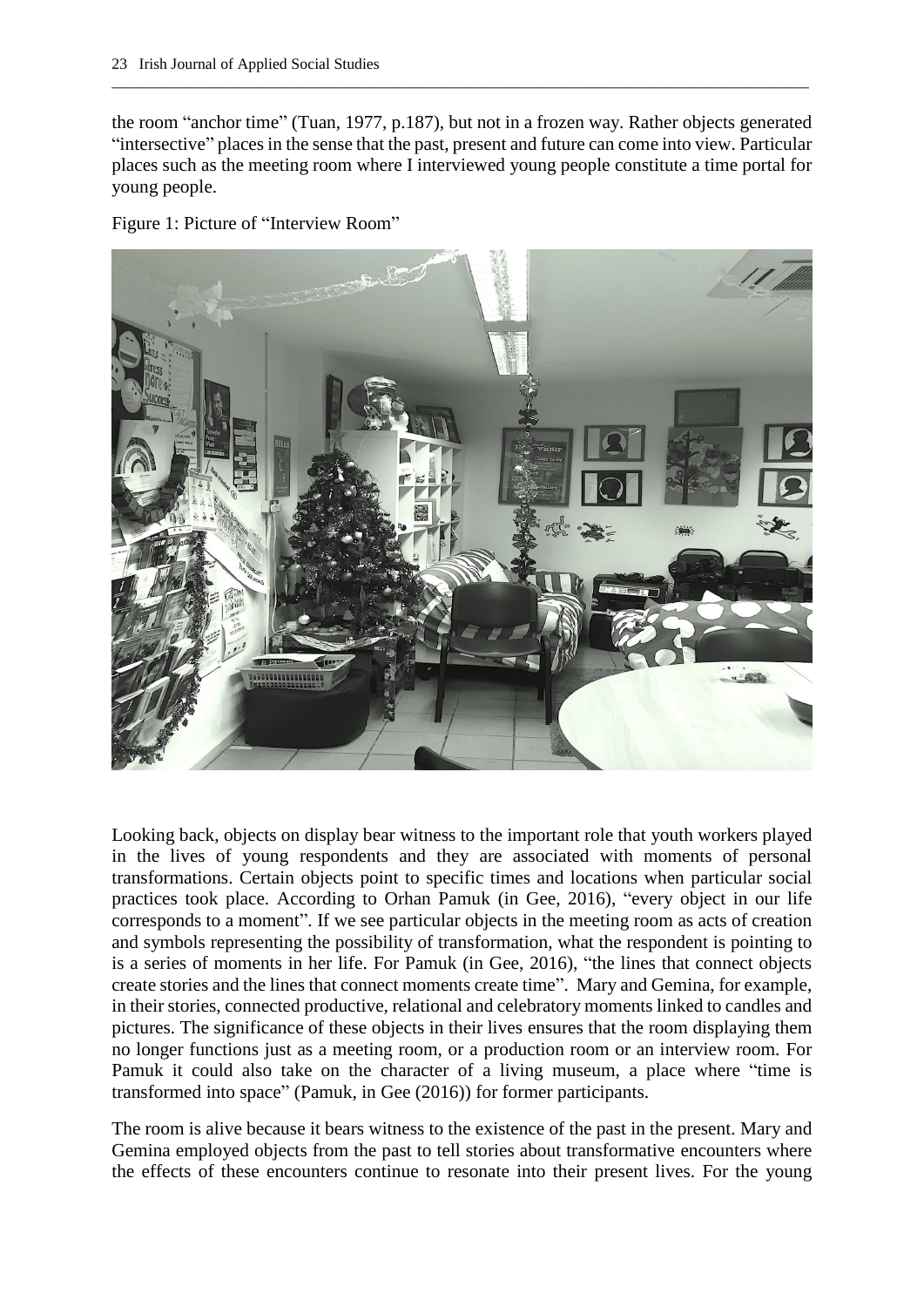person who revisits the agency, she is reminded that a meeting room is not just any meeting space, but instead holds special meanings for her and the organisation, creating a link with the past. It is as if a continuous thread of time remains unbroken: the successful execution and materialisation of social practices continue to be recognised. Consequently, it is a place, which constitutes a "field of care", a place which signifies the "affective bond between people and place or setting" (Tuan, 1974, p.4). If a youth organisation fulfils the symbolic role of a nurturing parent, the place where the objects are displayed represents a site of "enduring value, of nurture and support" (Tuan, 1977, p.29). By choosing to display objects, youth workers signal the continuing presence of young people in the life of the organisation. The youth organisation is bearing witness to young people"s lives. Young people are not forgotten, even though they have left the organisational "home".

\_\_\_\_\_\_\_\_\_\_\_\_\_\_\_\_\_\_\_\_\_\_\_\_\_\_\_\_\_\_\_\_\_\_\_\_\_\_\_\_\_\_\_\_\_\_\_\_\_\_\_\_\_\_\_\_\_\_\_\_\_\_\_\_\_\_\_\_\_\_\_\_\_\_\_\_\_\_\_\_\_\_

Objects on display also suggest that the room has a future orientation. By taking a conscious decision to bear witness to past achievements, the youth worker is stating that the organisation values both historical and future transformations. For Massey (1994, p.269), time is not separate to space in that space is central to the "production of history". For youngsters starting their developmental journeys, the room bears physical witness not only to how other young people have been helped by the organisation, but also to how the organisation through its display of objects has been imprinted by former participants: they changed, why not I? Yet possible change will occur not just in the lives of future young people involved in the youth work programme. Change is also likely to occur in the meeting room space, in terms of its function and physical layout (e.g. the production and display of future artefacts) and in terms of the generation of new meanings and associations for future youth workers and participants.

#### **Discussion**

In this section I want to reflect on the interesting role that youth workers can play in shaping the meanings associated with a meeting room. Different factors influence where youth workers interact with young people, and these factors can lead to youth workers, as in this study, interacting with young people in a windowless meeting room. Lefebvre (1991, p.38) perhaps might suggest that capitalism is ultimately responsible for spatial practices that lead to voluntary sector organisations with little money being forced to operate in this type of physical space. While many of us would deem such an environment to be unacceptable, what this study revealed is that youth workers can choose to infuse a limited physical space with rhizomatic possibilities. By placing crafts constructed by young people on bookshelves or pictures of awards ceremonies on walls, youth workers can organise a meeting space in such a way as to induce a particular sense of place in the former participant, a construction informed by previous social practices.

The anthropologist Marc Augé (1995, p. 96), cited in Hubbard and Kitchen (2011, p.9-10), discusses how familiar spaces such as supermarkets, shopping malls and airport lounges act as "non-spaces". Hubbard and Kitchen (2011, p.10) interpret this to mean that non-places "do not act as localised sites for the celebration of real culture". Perhaps it would be difficult to find a more "non-space" than a windowless meeting room, yet we have witnessed youth workers creating a place infused with possibilities. By displaying co-created objects and pictures of awards ceremonies, the room acknowledges and celebrates not only the development of young people but also their reconstituted community networks. Arguably, by choosing to display objects in a windowless room, youth workers may also be executing a form of resistance to budgetary constraints by inventing a new institutional space (Bright et al., 2013, p.749).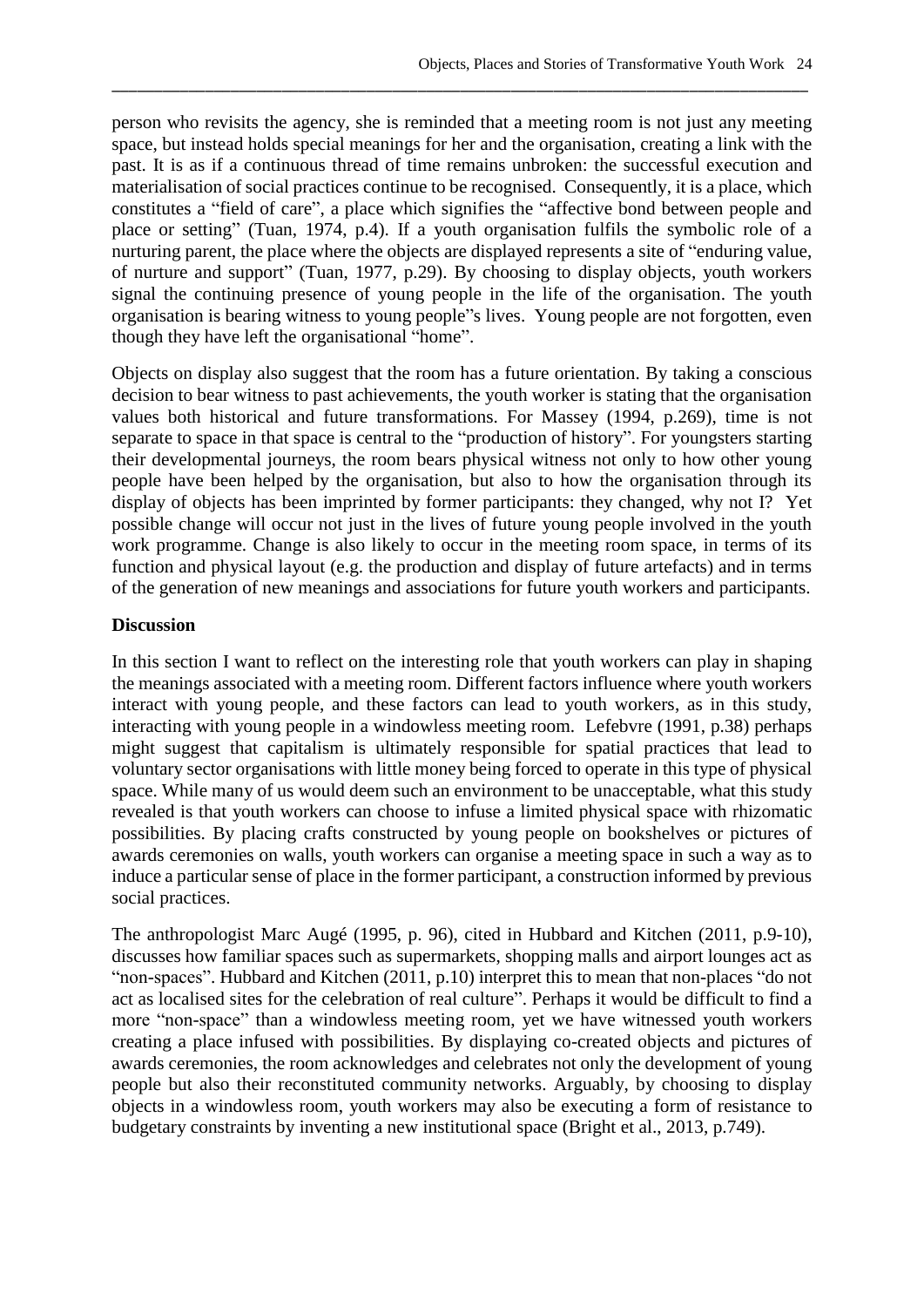While issues of confidentiality need to be respected, the conscious decision by youth work professionals to display objects changes both the internal physical layout and the aesthetic qualities of a place. Rykwert (2016, p.11-12) writes that "Jacques Rancière defined aesthetics as the "distribution of the sensible", where the aesthetic takes root in the sensuous immediacies of the individual while simultaneously bonding them to a greater whole – the community of feeling objects". When considering the aesthetic of the meeting room from the perspective of former participants, one therefore has to consider their affective and cognitive response to the presence of objects linked to them, a response therefore framed by an "architecture of social relations" (Massey, 2001, p.462). While the aesthetic quality of the room is shaped by the presence of these objects, at the same time it connects young people to the wider community, expanding the spatiality of their lives (Massey, 2001). The paradox here is that while the room has physical limitations (e.g. no natural light), the objects on display evoke memories of shared subjectivities, while also expanding horizons. So despite the physical limitations, the room suggests a special place immersed in meanings, connecting people to the past, to others outside the room, while also offering possibilities.

\_\_\_\_\_\_\_\_\_\_\_\_\_\_\_\_\_\_\_\_\_\_\_\_\_\_\_\_\_\_\_\_\_\_\_\_\_\_\_\_\_\_\_\_\_\_\_\_\_\_\_\_\_\_\_\_\_\_\_\_\_\_\_\_\_\_\_\_\_\_\_\_\_\_\_\_\_\_\_\_\_\_\_\_\_\_\_\_\_\_

Earlier, however, I mentioned that I found the room to be cluttered. The fact that I found the meeting room to be like this is interesting. The objects on display do constitute acts of performance, signalling that certain events have already taken place. The environment of the room suggests something subtler. The organisation has not presented a polished performance in terms of how it wants to present itself. Consequently, it suggests an organisation that is less concerned with promoting its own achievements and more in tune with recognising the importance of "remembering" the presence of former participants. This perspective chimes with a family deciding not pack away their children's objects after they have left home. The bric-à-brac nature of the room suggests that the organisation is less concerned about using the space to convey a certain image of itself to others. This is a tight line for organisations to navigate: how to avoid a narcissistic, self-congratulatory or generic sense of place while at the same time treating the artefacts generated by its former participants with dignity. Walter Benjamin (1935, 2008) pointed to the danger of modern technology changing the status of works of art; similarly, there are modern pressures on organisations to showcase their wares and successes. The "aura" associated with objects and the rituals attached to their production can be lost if aesthetic contemplation is sunken by prioritising corporate performance. Can the clutter filling a room be seen as a practiced response to the emergence of a discourse accentuating corporate performance?

## **Conclusion**

Former participants of youth work programmes can invest objects on display in youth work agencies with symbolic significance, especially if these objects signal transformative experiences in their own lives. If this is the case, there are at least three implications for youth work practice. First, the visibility of certain objects is likely to be reassuring for at least some former participants of youth work programmes. These objects signal to young people that the youth work organisation is continuing to keep them in mind *after* their involvement with the programme has ended. The message communicated to the young person is that the transformative work undertaken by her continues to be remembered and publicly acknowledged by the organisation. After young people have concluded a programme, youth work organisations therefore need to consider their policy towards the disposal of co-created objects, testimonials, thank you letters, pictures of awards ceremonies, newspaper clippings, etc., especially if these materials are likely to hold symbolic associations. Second, youth work spaces are not neutral venues. Youth workers and young people shape the meanings of the space in which they engage with one another. A youth work agency space can be converted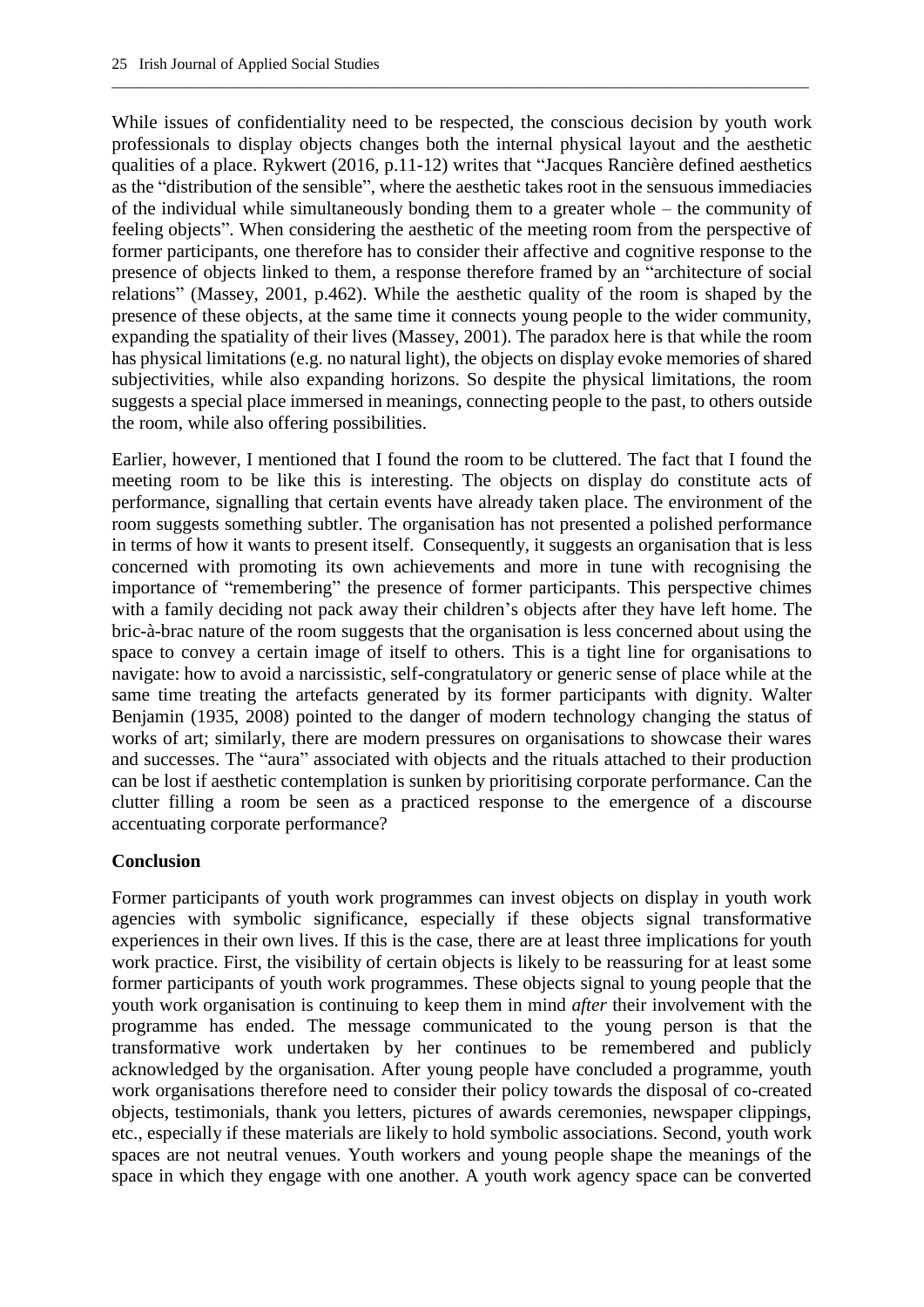into a personalised and invested sense of place, representations evoked by the presence of particular kinds of objects. A question, however, to ask is what are the reasons for an organisation agreeing to present objects associated with young people in certain ways and in particular rooms? These can be deliberate choices made by an organisation. Consequently, a challenge for youth work organisations is to display endowed artefacts in such a way as to authentically and responsibly bear witness to the developmental journeys of young people with whom they have interacted. Third, certain objects on display in youth work settings can testify to the outcome of previous youth work encounters. Their presence can provide an opportunity for youth workers to facilitate former, current and prospective participants of youth work programmes to reflect on the possibility of making tangible changes to their lives. Consequently, another challenge for youth work agencies is to reflect on how they can employ certain objects in ethical and creative ways in their programmes. At the very least, for example, youth workers can incorporate these objects into stories about how other young people have engaged in youth work programmes.

\_\_\_\_\_\_\_\_\_\_\_\_\_\_\_\_\_\_\_\_\_\_\_\_\_\_\_\_\_\_\_\_\_\_\_\_\_\_\_\_\_\_\_\_\_\_\_\_\_\_\_\_\_\_\_\_\_\_\_\_\_\_\_\_\_\_\_\_\_\_\_\_\_\_\_\_\_\_\_\_\_\_

#### **References**

Agnew, J. (2011). Space and place. In J. Agnew & D. N. Livingstone (Eds.), *The SAGE Handbook of Geographical Knowledge* (pp. 316-330). London: Sage. Augé, M. (1995). *Non-Places: An Introduction to Supermodernity*, trans. J. Howe. London: Verso.

Benjamin, W. (2008). *The work of art in the age of mechanical reproduction*. London: Penguin.

Bright, N. G., Manchester, H., & Allendyke, S. (2013). Space, Place, and Social Justice in Education: Growing a Bigger Entanglement: Editors" Introduction. *Qualitative Inquiry*, 19(10), 747-755.

Chase, S. E. (2005). Narrative inquiry: Multiple lenses, approaches, voices. In N. Denzin & Y. Lincoln (Eds.), *The Sage Handbook of Qualitative Research* (3 ed., pp. 651-679). London: Sage.

- Cresswell, T. (2009). Place. In N. Thrift & R. Kitchen (Eds.), *International Encyclopaedia of Human Geography* (Vol. 8, pp. 169-177). Oxford: Elsevier.
- Devlin, M., & Gunning, A. (2009). The benefits of youth work: Young people"s and youth workers" perspectives. *Youth Studies Ireland, 4*(2), 40-55.

Drummond, H. (2000). *Introduction to Organizational Behaviour*. Oxford: Oxford University Press.

- Esin, C. (2011). Narrative Analysis Approaches. In N. Frost (Ed.), *Qualitative Research Methods in Psychology: Combining Core Approaches*. Maidenhead: Open University Press.
- Gagnon, M., Jacob, J. D., & McCabe, J. (2015). Locating the Qualitative Interview: Reflecting on Space and Place in Nursing Research. *Journal of Research in Nursing*, 20(3), 203-215.
- Gee, G. (2015). *Innocence of Memories*. In Hot Property Films. Ankara: Filmmarti.
- Gibson, J. J. (1979). *The Ecological Approach to Visual Perception*. Boston, MA: Houghton-Mifflin.
- Hubbard, P., & Kitchin, R. (Eds.). (2011). *Key Thinkers on Space and Place* (2nd ed.). London: Sage.
- In Defence of Youth Work Campaign. (2009). *The Open Letter*. Retrieved from https://indefenceofyouthwork.com/the-in-defence-of-youth-work-letter-2/
- Lefebvre, H. (1991). *The Production of Space,* trans. D. Nicholson-Smith. Oxford: Blackwell.
- Luhman, J. T., & Cunliffe, A. L. (2013). *Key Concepts in OrganizationTtheory*. London: Sage.
- Massey, D. (1994). *Space, Place, and Gender*. Cambridge: Polity Press.
- Massey, D. (2001). Living in Wythenshawe. In I. Borden, J. Kerr, & J. Rendell (Eds.), *The Unknown City: Contesting Architecture and Social Space* (pp. 459-475). Cambridge, MA: MIT Press.
- Mauss, M. (2000). *The Gift: The Form and Reason for Exchange in Archaic Societies, trans. W.D. Halls.* London: WW Norton & Company.
- McGrath, L., & Reavey, P. (2013). Heterotopias of control: Placing the material in experiences of mental health service use and community living. *Health & place*, 22, 123-131.
- Morgan, G., Frost, P. J., & Pondy, L. R. (1983). Organizational Symbolism. In L. R. Pondy, P. J. Frost, G. Morgan, & T. C. Dandridge (Eds.), *Organizational Symbolism* (pp. 3-35). London: JAI.
- National Youth Agency. (2011). *The NYA Guide to Youth Work in England*. Leicester: National Youth Agency. Retrieved from
	- http://www.nya.org.uk/wpcontent/uploads/2014/06/The\_NYA\_Guide\_to\_Youth\_Work\_and\_Youth\_Se rvices.pdf